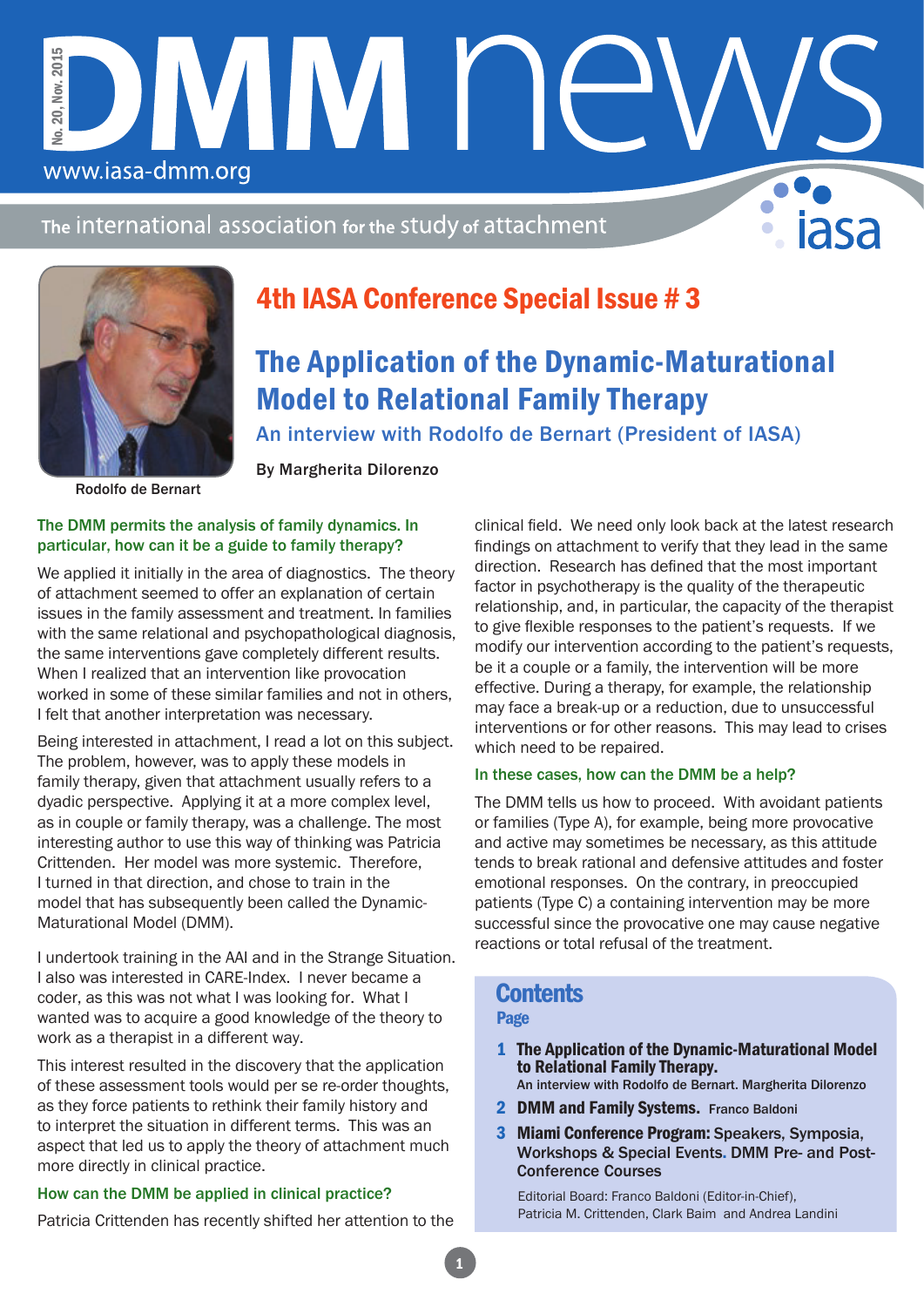#### The use of imagery is a key therapeutic method in relational psychotherapy, and you are a proponent and supporter of this technique. How can this technique be used in a DMM perspective?

Since I became interested in the theory of attachment it is what I have always attempted to understand, sometimes with success and other times without. For example, I tried to analyze the AAI only using video recordings, reading the non-verbal without the transcription of the text, but this attempt did not work.

"Being interested in attachment, I read a lot on this subject. The problem, however, was to apply these models in family therapy. The most interesting author to use this way of thinking was Patricia Crittenden. Her model was more systemic." Rodolfo de Bernart

For a long time, systemic relational therapists thought that non-verbal language was the most important information, and that the comparison of verbal and nonverbal is very important, since a patient may say one thing which is then contradicted by the non-verbal behavior. Later, more active non-verbal techniques were used in diagnosis and treatment, like "sculpture", one of the first, or the "conjoint drawing" that has also been extensively applied in the psycho-juridical area, in order to assess situations in court. In the "collage", to some extent a creation of mine, it is the image of the internal family that emerges. This finding indicates how the application of these techniques is able to shorten therapy times.



Images work because essentially they partly bring out the unconscious, but above all the "implicit", as has been recently defined by Daniel Stern. This type of communication takes information from the implicit memory, is automatic, uncontrollable and, as part of the non-conscious, cannot be interpreted. In a DMM perspective, this type of implicitness can inform theory and clinical practice, for example clarifying the strategy of attachment and informing on what is safe or dangerous for that specific patient or family. At the moment, however, non-verbal language and implicit information are not sufficiently considered in clinical practice.

*Rodolfo de Bernart, MD, Director of the Florence Family Therapy Institute (ITFF), has created a web of 35 institutes and schools of family therapy. In the course of his international activity he has contributed to the diffusion of psychotherapy outside Europe with the creation of the European Certificate of Psychotherapy (ECP) and*

*the recognition of this in Russia, Asia (China) and Australia. In 2015 he succeeded Patricia Crittenden as President of IASA.*

*Margherita Dilorenzo, Psychoanalyst, Family Therapist, Director of the Kaleidos Relational Therapy Institute, Potenza, Italy*





# DMM and Family Systems

Franco Baldoni

DMM fits people within their own systems and subsystems, and problems are addressed by studying the functions of defensive behavior in different contexts. Understanding the self-protective strategies for dealing with danger offers a framework of individual and family development and adaptation that can function as a guide for the organization of an integrative and tailored approach to treatment.

This third DMM News dedicated to the plenary speakers at the 4th IASA International Conference presents an interview by Rodolfo de Bernart, MD, Chair of the conference, one of the most important family therapists

in Europe and current President of IASA, succeeding in 2015 Patricia Crittenden. In this interview by Margherita Dilorenzo he discusses his interest in the DMM and the utility of this model from the point of view of a systemic family therapist.

At the IASA Conference, de Bernart will present a talk titled "DMM Integrative Treatment: Bumps in the Road to Change" and will discuss this topic with Andrea Landini, who will present the problems in the light of cognitivism, providing indications for promoting a positive change and reducing the possibility of therapy failure.

At the end of this newsletter, updated information on the program of the IASA Conference in Miami and on DMM courses offered before and after the conference is provided.

I hope to meet you in Miami at the IASA Conference!

*Franco Baldoni, DMM News Editor-in Chief (franco.baldoni@unibo.it)*